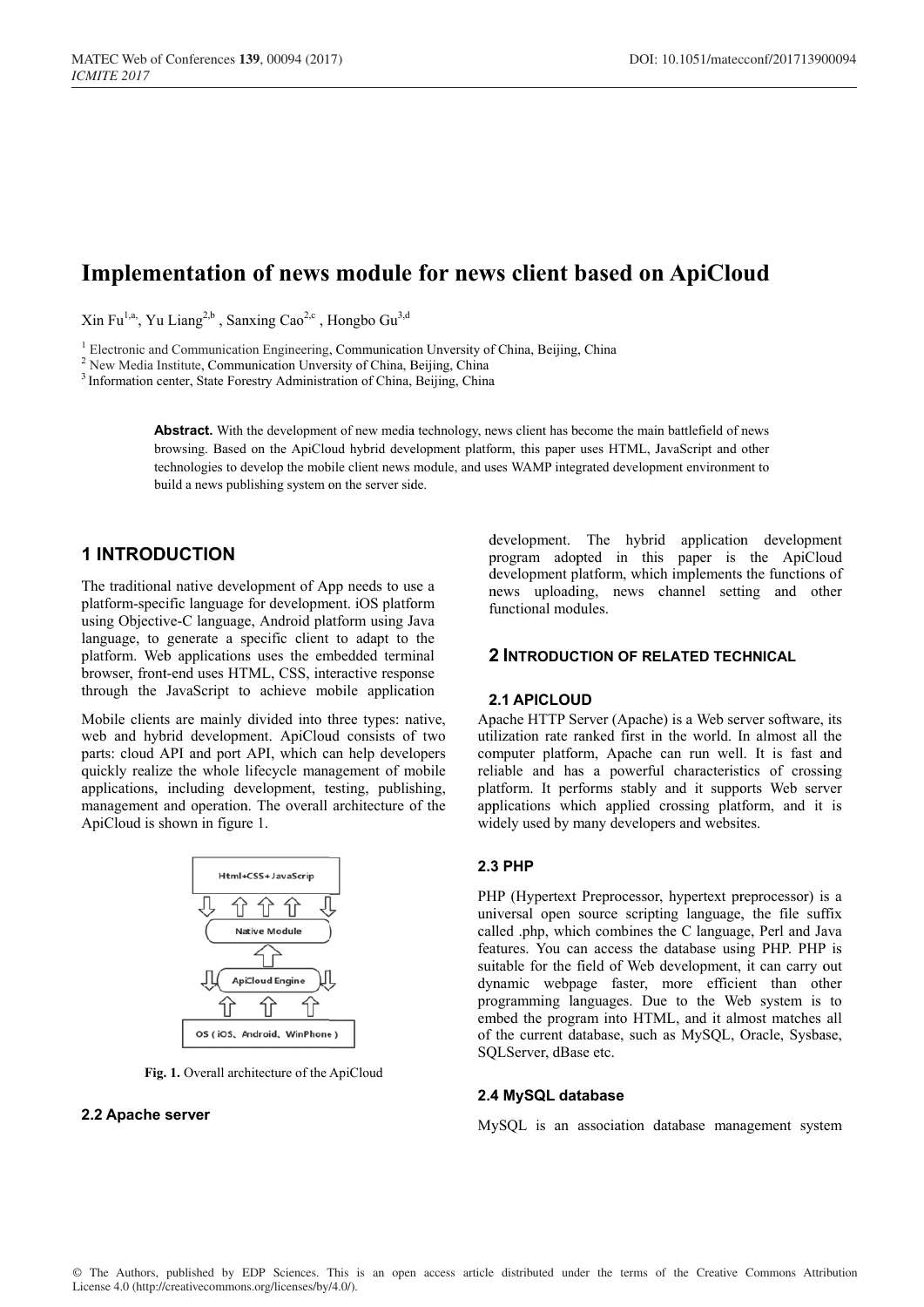developed by Swedish MySQL AB. Instead of setting all the data together, but the data would be stored in different tables, so as to speed up the access speed, and clear the database structure design, improve the flexibility of database structure. MySQL has the characteristics of open source, small size and fast speed. It is widely used in all kinds of systems under the Internet environment. It can match Apache and PHP to form a development environment with excellent performance at the same time.

### **2 2.5 Apache+ +PHP+MySQ QL**

In this paper, the B/S architecture is used to implement the system. In the Browser, based on ApiCloud, the client interfaces display and user interaction functions. Server uses PHP to complete the implementation of functional components, in order to complete most of the function in logic. And the Server uses easily developed environment XAMPP as the operating environment. XAMPP ( (Apache+MyS SQL+PHP) is a full-fe eatured integ grated development environment in Web, it can run on the platform of Windows, OSX, and Linux, cross platform superior. News client is based on Windows APP background s server, MySQ QL database, development language is PHP, which can control the connection with database and ApiCloud client package. Server 2012 as the operating system, using Apache as Web

# **3 3 Demand d analysis for news client**

### **3.1 Demand of front-end interface**

In the front end of the news client, the home page is the most important and complex page. The news client designed in this paper contains the top and bottom navigation bars. The navigation bar contains many categories, such as headline, hot spot, Beijing and so on. The middle part of the home page is a thumbnail display of graphic news and video news. News is divided into graphic news and video news. Click on the news list, access to landing news page. At the bottom of the atlas are news sources, times, comments, and information.

At the same time, the user's personal center page is also an indispensable demand in the news client. The client's personal center page draws on the design of the NetEase news client. Including user login, user registration, news collection and other functions.

#### **3 3.2 News re lease system m**

The client's news release system, news shown on the front end all need to edit the news materials uploaded to the database for client to read, display and use. The news includes pictures, news and video news. User reviews management is also the function of this system, which can delete the user's unqualified comments. These are the core components of server-side code.

In this news release system, the administrator logins in, inputs the administrator name and password to enter into the editing system, then they can edit text news, video news. And the system will store the operation information of adm ministrator. T The detailed d development module will be described in the fourth chapter. The overall requirements architecture relationship of this news client is shown in fig ure 2.



Fig. 2. Total demand framework

# **4 the desig n and imp plementati ion of new ws client module**

The core of the news client is the news release system, and all the news content displayed at the front end is edited and uploaded through the background, and finally appeared at the front end interface. The background system of the news release system for editors includes uploading news, adding, deleting, modifying, user reviews management and other functions. The back-end server mainly handles various requests sent by the mobile client, and realizes the front presentation of the data.

The news client is divided into 4 modules, each module is responsible for different functions.

### **4.1 Channel settings module**

The news client news is designed in different channels. The news channel setting system includes three parts: the setting of the channel, the modification of the channel name and the deletion of the channel.

The web page transmits the form through the post and passes the data to the addCate function in the doAminAction.php file, where the addCate function receives the data and writes the data into the database, form transfers code. Create article table storage uploaded news according to the demand, which sets field ID (int) as the primary key, the video thumbnails and memory address. Using ',' connected them into a string, and then stor tag (varchar) said that this news is hot or recommended, title (varchar) said the news' headlines, content (text) said the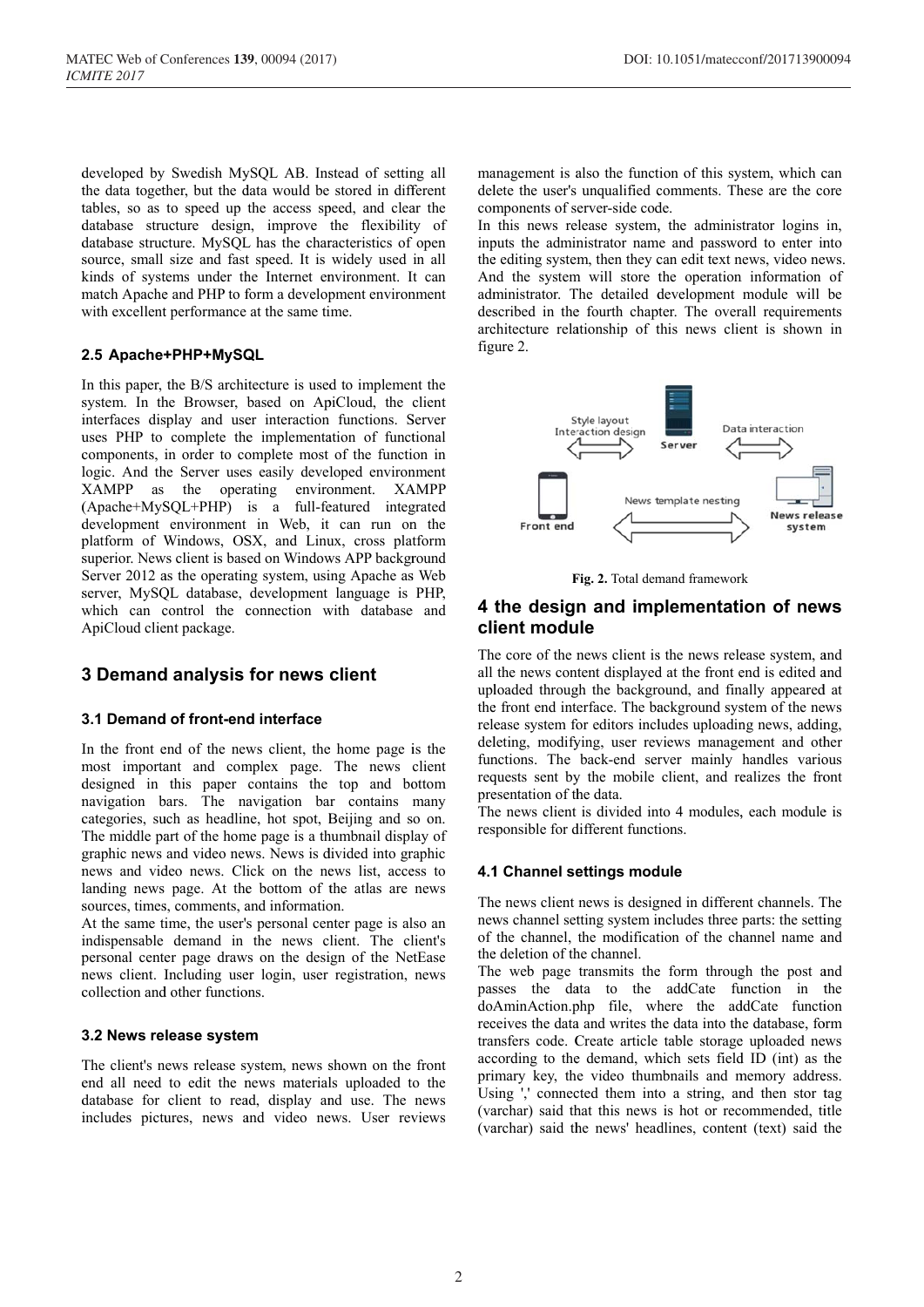theme of the news' text, imgs (varchar) said the news' thumbnails and video address, type (varchar) said the news' category, editdate (varchar) said the news' editor of the date, channel (varchar) said that belongs to which channel, editor (varchar) said for authors and editors, imgsarticle (varchar) said the thumbnails and video upload. While imgs and imgsarticle all represent the thumbnail, but their contents are not the same, the former is filtered. The latter is extracted, APP reads directly when the client request, and imgsarticle is the address uploaded through local without filtering. The specific settings are shown in Table1.

|  |  |  | <b>Table 1.</b> Setting of database |
|--|--|--|-------------------------------------|
|--|--|--|-------------------------------------|

| <b>Attribute</b><br>name | <b>Type</b>          | for<br><b>Allow</b><br>empty | <b>Auto INCREMENT</b> |
|--------------------------|----------------------|------------------------------|-----------------------|
| id                       | int(8)               | no                           | Yes                   |
| tag                      | $\text{varchar}(10)$ | no                           | Yes                   |
| title                    | varchar $(50)$       | no                           | Yes                   |
| content                  | text                 | no                           | Yes                   |
| 1 <sub>mgs</sub>         | text                 | no                           | Yes                   |
| type                     | varchar $(10)$       | no                           | Yes                   |
| editdate                 | date                 | no                           | Yes                   |
| channel                  | varchar $(20)$       | no                           | Yes                   |
| editor                   | varchar $(10)$       | no                           | Yes                   |
| imgsarticle              | text                 | no                           | Yes                   |

### **4 4.2 News up pload modul le**

The news upload module is the core of background editing, background administrator can upload news by setting the account after landing good news channel, including graphic news and video news. Different news can be related to different channels. Graphic news uploading includes thumbnails of pictures, news headlines, text editors, editors, authors, date settings, marking news for hot spots, and recommendations. Video news uploading includes video thumbnails, news headlines, text editors, editors, authors, date settings, marking news for hot spots, recommendations. and

The data uploaded by video news achieves the transmission by the form, and uploads the video to the specified folder and rename through the KindEditor. And choosing which channel the video is stored on, needs to retrieve the data stored in the database in channel, traverse it, and then store it in the select tag for selection. And accepting form data addPro1 function, accepting thumbnails and video data needs to extract the two from the KindEditor raw data, rearrange them, and then deposit them into the database, which is applied to regular expressions. By using regular expressions to extract the memory address of the uploaded thumbnails and video, and then deposit the string connected by ',' into the field of imgs. The client reading the field is only need to use the "split" function, it can separate t thumbnail add dress and vide o address.

Graphic news uploads and video news uploads are about the

same, but there are differences, thumbnails. Only need to upload one thumbnail news video can, and graphic information in the client has two display modes, one thumbnail mode and three thumbnail mode, which requires the need to determine the number of thumbnail stored in the database. More than three pieces is automatically selected three picture mode. The extraction of image address is through regular expressions, while extracted array automatically extracted data using the "," to connect. Single array directly transfer into a string and stored in the imgs field. The client first split the string in the imgs field by 'split' function when request comes, while the array number is greater than 2, it comes to the three display mode, the number of 1 or 2 when using only the first array value as a thumbnail display address.

#### **4.3 3 User comm ments mana agement mod dule**

After registered users logging in the news client, you can use four functions including comments, modifying personal information, collection news, sharing news. For some users' inappropriate comments, the system administrator from the background landing system has the right to delete user comments, but did not permit to modify the users' comments.

#### **4.4 4 Server respo onse module**

The server is mainly used to store CSS style files and JavaScript interactive files designed at the front end, as well as news and databases. Under normal circumstances, using AJAX for cross domain requests is prohibited because of security problems, so you should make a change in the server file. Each PHP file needs to have header ('Access-Control-Allow-Origin: \*) statement, the statement that allows for cross domain requests.

Each entity in the database is associated with the overall E-R diagram, as shown in Figure 3 below.